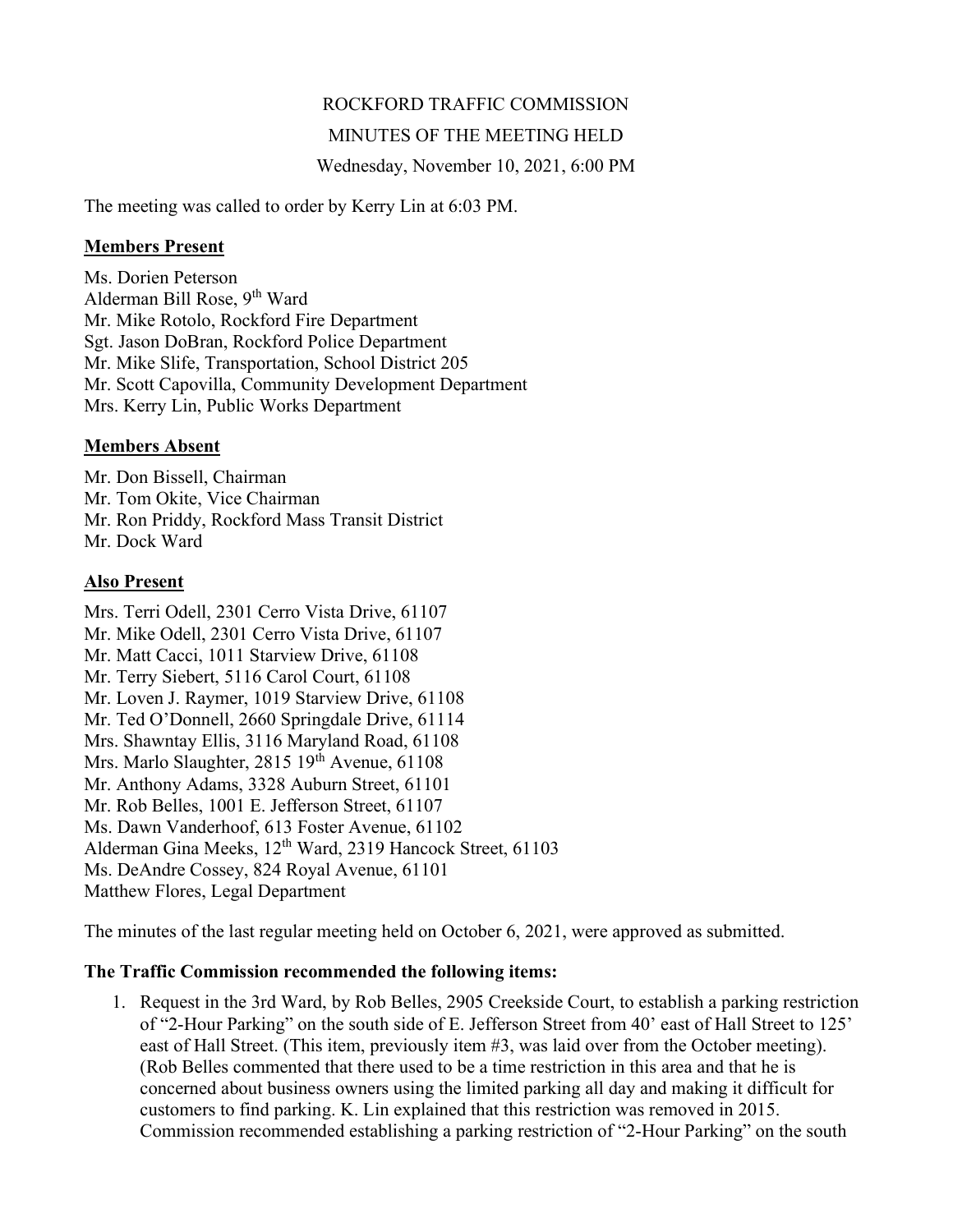side of E. Jefferson Street from 40' east of Hall Street to 125' east of Hall Street. Motion by B. Rose, seconded by D. Peterson, Voted 7-0).

- 2. Request in the 13th Ward, by Aimee Creighton, Criminal Clerk; Circuit Clerk's office, to establish handicapped parking on the south side of Elm Street from 45' west of S. Court Street to 85' west of S. Court Street. (Code and Regulation Committee requested that this item (September item #2), be returned to Traffic Commission for reconsideration.) (K. Lin commented that this item was voted "No Action" at the October Traffic Commission but that the Code and Regulation Committee asked that the item be reviewed again. She explained that this item is related to the change in the handicap placard rules. Previously, any placard gave the owner the right to disregard time restrictions. Now that applies only to the highest level placard which the two employees do not hold. Commission recommended establishing handicapped parking on the south side of Elm Street from 45' west of S. Court Street to 85' west of S. Court Street. Motion by B. Rose, seconded by M. Rotolo, Voted 7-0).
- 3. Request for Amendment to the City of Rockford Code of Ordinances Section 16-149 (Trucks parking in certain designated areas). (Matt Flores explained the request as being a clarification of the existing ordinance. Several people spoke in support of the request as it related to their neighborhoods. Safety was a common concern mentioned. A few speakers raised the concern about the impact the amendment will have on small businesses and asked what options were available for trailer parking. S. Capovilla and Alderman Rose offered a few suggestions of who to contact to resolve these concerns. Commission recommended amending the City of Rockford Code of Ordinances Section 16-149 (Trucks parking in certain designated areas). Motion by M. Slife, seconded by M. Rotolo, Voted 7-0).
- 4. Request in the 13th Ward, Dawn Vanderhoof, 603 Foster Avenue, to establish traffic control at the intersection of Foster Avenue and Anderson Street. (Dawn Vanderhoof explained her request. She also commented that vegetation in the northeast corner sometimes causes visibility problems. K. Lin commented that she will send a request to the forestry department for some tree trimming in this area. It was noted that traffic volumes are lighter on Anderson Street. Commission recommended establishing yield control with Anderson Street yielding for Foster Avenue. Motion by D. Peterson, seconded by B. Rose, Voted 7-0).
- 5. Request in the 13th Ward, Shawna Young, 316 Bayliss Avenue, to establish traffic control at the intersection of Bayliss Avenue and Andrews Street. (K. Lin commented that there no accidents in the three year time period for which data is available but that there may have been recent accidents. She noted that traffic on Bayliss Avenue was higher than on Andrews Street. A majority of the surrounding intersections have some type of control. Commission recommended establishing yield control with Andrews Street yielding for Bayliss Avenue. Motion by B. Rose, seconded by D. Peterson, Voted 7-0).

### The Traffic Commission recommended taking "No Action" on the following items:

1. Request in the 6th Ward, Yajaira Rivera,  $2805 \, 19^{th}$  Street, to establish an all-way stop at the intersection of 19<sup>th</sup> Street and Wills Avenue, thus repealing the existing traffic control of Wills Avenue yielding for 19th Street. (K. Lin explained that traffic volumes are very light, there are no intersection-related accidents in the available information, and sight does not appear to be a problem. Commission recommended taking "No Action". Motion by J. DoBran, seconded by M. Rotolo, Voted 7-0).